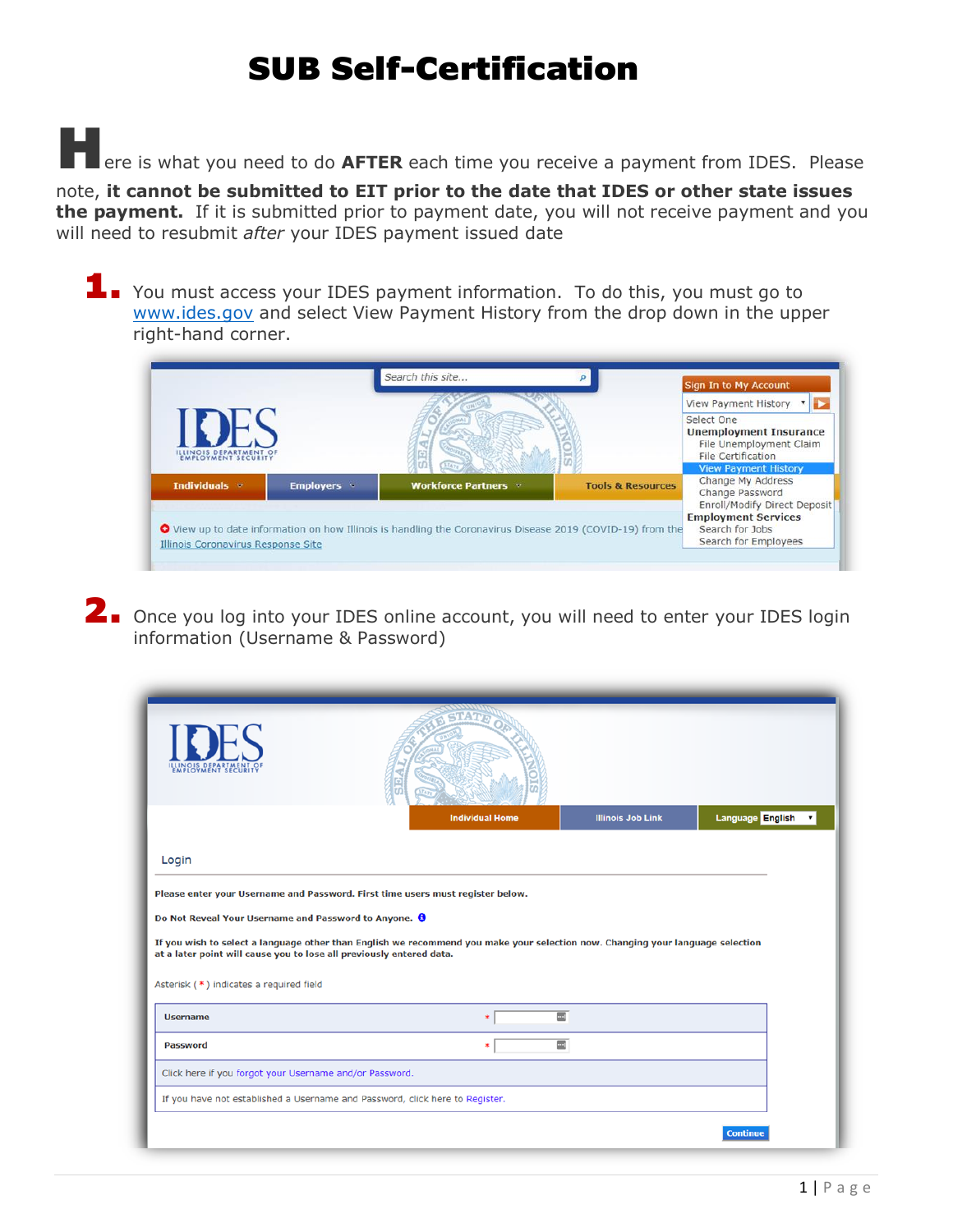3. This is what you should see. You will need to follow the steps that are circled below. Click on the little circle on the payment line for which you are looking have EIT pay SUB benefits for…this will then give you the option to "View Payment Detail." You want this!

|          | · Click "VIEW PAYMENT DETAIL". | To view details of a specific payment, follow these steps:<br>. Locate the payment for which you wish to view details and select the corresponding radio button |                           |                          |                         |                           |                                            |
|----------|--------------------------------|-----------------------------------------------------------------------------------------------------------------------------------------------------------------|---------------------------|--------------------------|-------------------------|---------------------------|--------------------------------------------|
| Payments |                                |                                                                                                                                                                 |                           |                          |                         |                           |                                            |
|          |                                |                                                                                                                                                                 | <b>Search Dates From:</b> | mm/dd/yyyy               | <b>Search Dates To:</b> | mm/dd/yyyy                | <b>SEARCH</b><br><b>RESET</b>              |
|          | <b>Payment Id</b>              | <b>Issued Date</b>                                                                                                                                              | Payment<br><b>Amount</b>  | Pa, ment<br><b>Metho</b> | <b>Payment Status</b>   | <b>Number of</b><br>weeks | <b>Most Recent</b><br><b>Week End Date</b> |
|          | 226954686                      | 04/09/2020                                                                                                                                                      | \$1,568.00                | <b>Direct Deposit</b>    | posited                 | $\overline{2}$            | 04/04/2020                                 |
|          |                                |                                                                                                                                                                 |                           |                          |                         |                           | Record: 1 or 1                             |
|          |                                |                                                                                                                                                                 |                           |                          |                         |                           | <b>VIEW PAYMENT DETAIL</b>                 |

| Payment Information |                             |                             |
|---------------------|-----------------------------|-----------------------------|
| <b>Payment ID:</b>  | 317265422                   | <b>Payment Method:</b>      |
| <b>Issued Date:</b> | 03/27/2020                  | <b>Bank Account Number:</b> |
| <b>Weeks Paid</b>   |                             |                             |
|                     | Week 1 End Date: 03/14/2020 | Net Benefits Paid: \$469.00 |
|                     | Week 2 End Date: 03/21/2020 | Net Benefits Paid: \$469.00 |
|                     |                             | Payment Amount: \$938.00    |

**4.** This Payment Detail screen will give you **EVERYTHING** you need to enter into our SUB Self-Certification form (click on this link for our online form - [SUB Self-](https://nam10.safelinks.protection.outlook.com/?url=https%3A%2F%2Fforms.office.com%2FPages%2FResponsePage.aspx%3Fid%3DjOtysgEOZ0udLCOg8ZCJ9FGJZrK0hGhIqGRKcYWKRSJUQlEyMDMwTDRNU01JTjJBUlk0TExCUFNMUyQlQCN0PWcu&data=02%7C01%7CSUBapp%40fundoffice.org%7C96cf5db200c74b8dc0ed08d7d527cb6f%7Cb272eb8c0e014b679d2c23a0f19089f4%7C0%7C0%7C637212239217481354&sdata=5aSVahKFvIpVd6kxTuFAZOOTN7ZwN%2BiXtMCi%2FTyWwcg%3D&reserved=0)[Certification.](https://nam10.safelinks.protection.outlook.com/?url=https%3A%2F%2Fforms.office.com%2FPages%2FResponsePage.aspx%3Fid%3DjOtysgEOZ0udLCOg8ZCJ9FGJZrK0hGhIqGRKcYWKRSJUQlEyMDMwTDRNU01JTjJBUlk0TExCUFNMUyQlQCN0PWcu&data=02%7C01%7CSUBapp%40fundoffice.org%7C96cf5db200c74b8dc0ed08d7d527cb6f%7Cb272eb8c0e014b679d2c23a0f19089f4%7C0%7C0%7C637212239217481354&sdata=5aSVahKFvIpVd6kxTuFAZOOTN7ZwN%2BiXtMCi%2FTyWwcg%3D&reserved=0) Once you click on the SUB Self-Certification form link, which can also be found on the home page of the EIT website [\(www.fundoffice.org\)](http://www.fundoffice.org/), you have to fill in your first name, middle initial, last name, your Social Security number…please use the entire number formatted with dashes, e.g. 123-45-6789, email and phone number.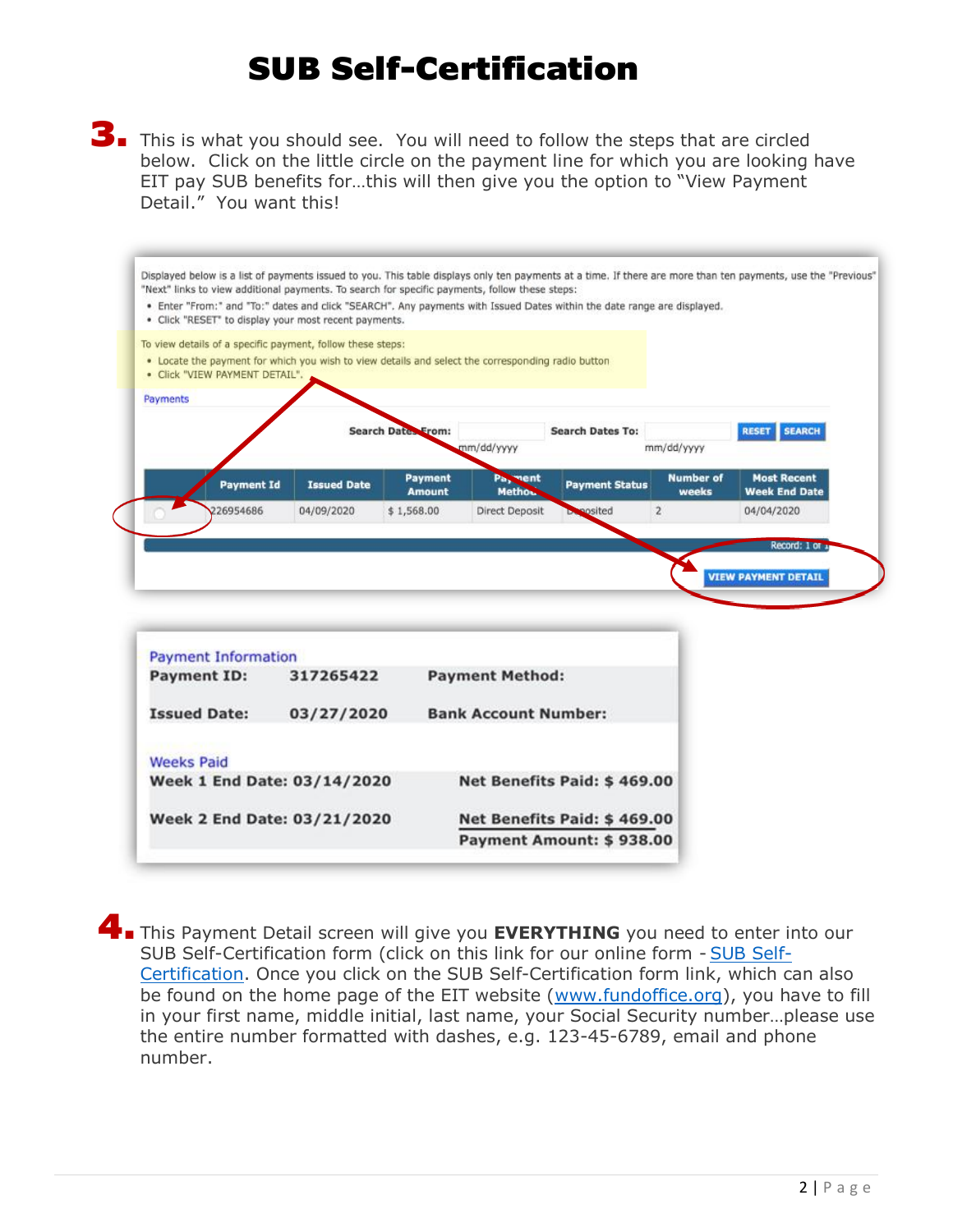5. When you get to #7 through #12 on the SUB Self-Certification form, please be sure that the information that you enter in the SUB Self-Certification form is **EXACTLY**  how you see it in the Payment Detail screen in your IDES account. If it is not, EIT will reject and this may result in you not receiving payment.